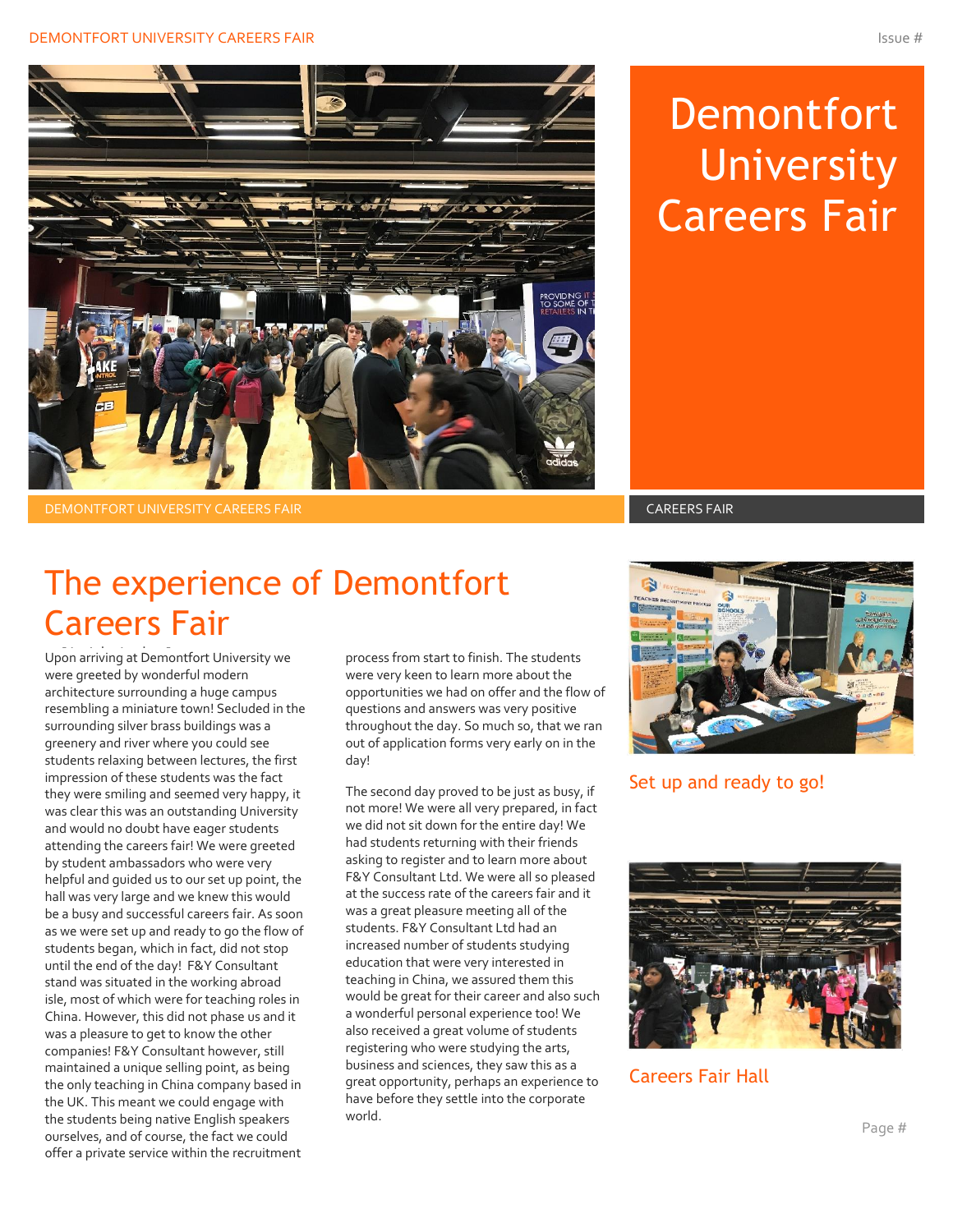## Feedback from the students!

The feedback from the students was very positive and has provided F&Y Consultant with a clearer picture of what graduates expect from employment, whether they are interested in working abroad and what benefits they are interested in.

- "I really want to travel once I graduate but I wasn't sure how I could afford it, I had no idea I could consider working abroad to fund this"
- "I want to go into teaching but I also want to travel, this would be such a great way to do this!"
- "I thought you had to have a degree in English to do this, now I feel I have more options open to me!"
- "I thought I would have to speak Chinese! To know I don't and to know I could for free if I wanted to,
- "I came to the careers fair as I really don't know what I want to do once I graduate, I have definitely considered working abroad but I'm not sure what work I want to do, I will take a brochure and read through it at home. After speaking with you I am more inclined to register but I still need more time"
- your signs are very clear, unlike others I have seen where I have had to play the guessing game to find out what they are offering"
- "this has opened my mind to new ideas, ones that I thought would not be a possibility for me"
- "it is great speaking to someone who has done this themselves, I can get a clearer picture of what to expect"
- "I would like to be in contact once I graduate to find out about vacancies"
- I now have an expanded knowledge of what is on offer to me once I graduate" VACANCIES IN CHINA



makes me feel more confident about possibly teaching in China"

- "The working hours on offer are great! It would mean I would have free time to explore China!
- "I feel really informed and feel like I can go away from this and actually

make a decision on what I'm doing once I graduate"

• "With accommodation paid for, I could save my wages, travel and have a full experience of China while still working!"



[mailto:www.teach-in-china.co.uk](mailto:www.teach-in-china.co.uk?subject=www.teach-in-china.co.uk) info@fyconsultant.co.uk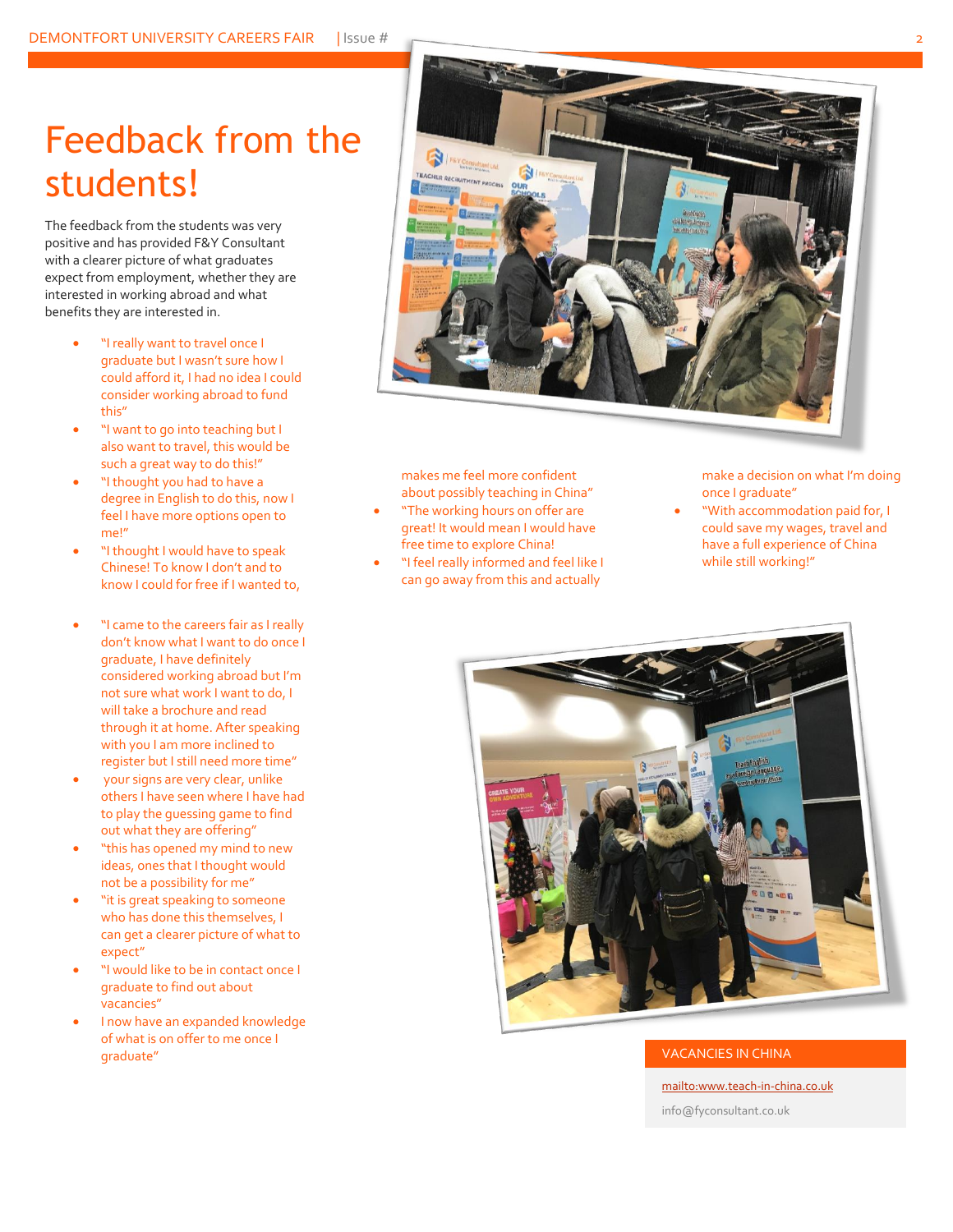HEADING 4



F&Y Consultant Ltd stand Students showing a great interest in F&Y Consultant

To begin with we offered the students a chance to look through the brochure, this meant they didn't feel a sense of pressure to engage with us in conversation if they were not interested. However, many students were interested, meaning we could have a detailed conversation on each aspect of the job role on offer including, visas, what TEFL is and how to get it, all about the cities we have school contracts with in China, salaries and benefits. This in turn meant the students were walking away with detailed knowledge of F&Y Consultant, rather than simply reading a flyer/brochure! One of F&Y Consultant representatives was able to give first-hand experience on teaching English in China, as she had previously done this herself, before becoming a recruitment specialist for teaching roles in China. This





F&Y Consultant Ltd stand Students registering with F&Y Consultant Ltd

meant as a whole F&Y Consultant were able to give detailed information on how to become TEFL certified along with details of the course, the exact steps needed to take to get all the visas in place, tips on lesson planning and tips on top things to do in China! The students were intrigued by the benefits on offer including all living expenses covered (rent & utilities), flights reimbursement and a higher average wage. Many students in fact couldn't believe this and asked "what's the catch?" It was a pleasure to reassure them that there was no catch and this opportunity was as real to them as any other employer at this careers fair!

The graduates we spoke to also expressed a fear of entering the corporate world; the political changes and the affect this has had, or will have, on the employment industry. They felt they were leaving university with an uncertain future ahead of them. However, once we could engage with these students and help them as best we can, even if that was to send them to another employer best suited for their needs, it became clear there are still so many UK companies seeking graduates for employment. The careers fair had a very friendly atmosphere, each company ready to send students in the right direction to different stands for specific needs, F&Y Consultant Ltd included.

There was a trend in the questions asked by the students which are as follows:

> 1. My degree is not in education, can I still do this? 2. Do I need to speak Chinese? 3. What is TEFL and how do I get it?

These questions enabled us to attend day two fully prepared. We printed out flyers on what TEFL is and how to get it, we printed out posters explaining the importance of not having to speak Chinese and we made it clear on our flyers that any degree subject was accepted for a requirement. This resulted in double the amount of

interest/registration from day one and a

further increase in students approaching F&Y Consultant Ltd. Stand.